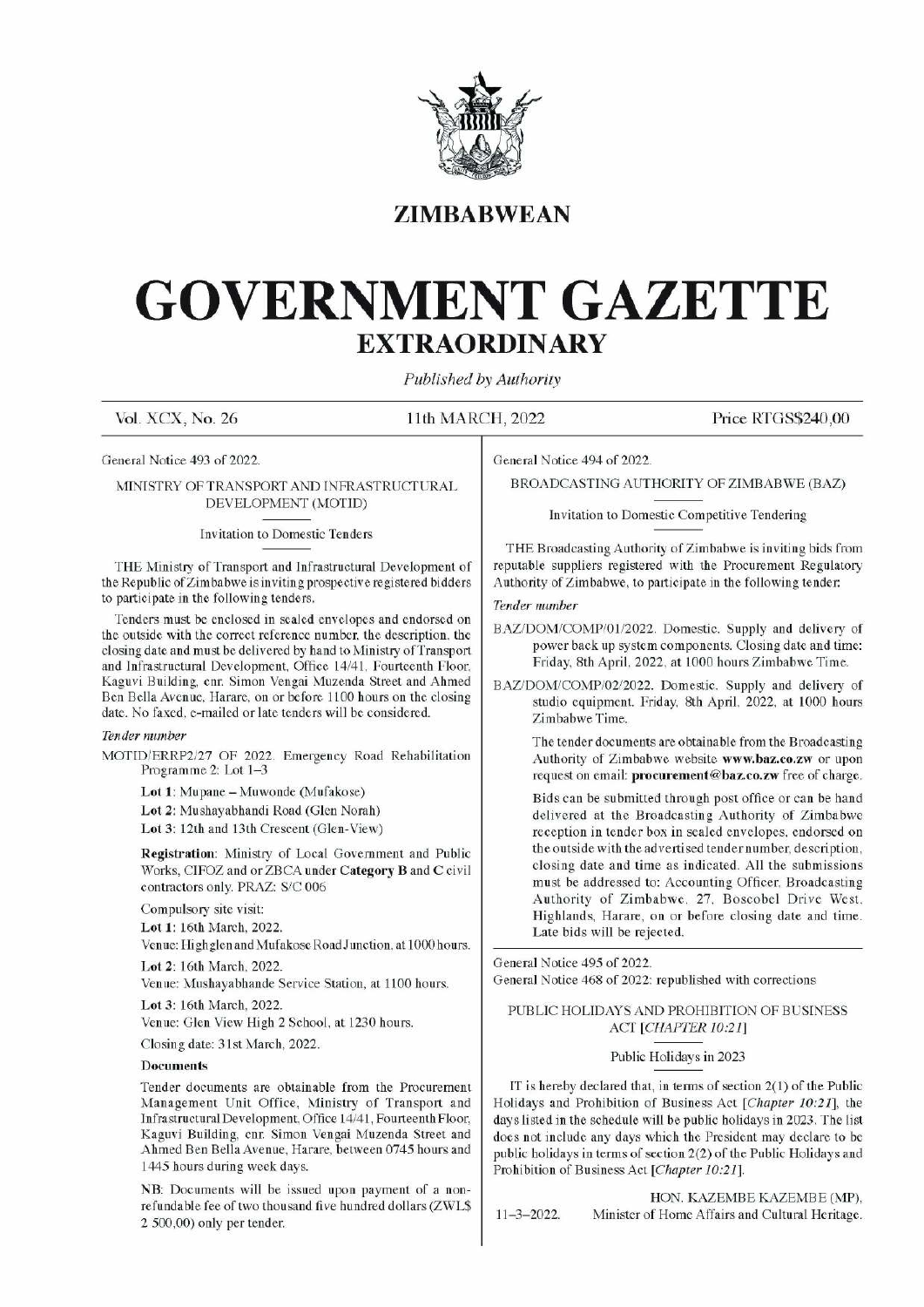| ÷ |  |  |
|---|--|--|

| 412 |                                 | ZIMBABWEAN GOVERNMENT GAZETTE EXTRAORDINARY, 11TH MARCH, 2022 |        |                                                                                                   |  |
|-----|---------------------------------|---------------------------------------------------------------|--------|---------------------------------------------------------------------------------------------------|--|
|     | <b>SCHEDULE</b>                 |                                                               |        |                                                                                                   |  |
|     | PUBLIC HOLIDAYS 2023            |                                                               |        |                                                                                                   |  |
|     | 1. New Year's Day               | Sunday, 1st January, 2023.                                    |        |                                                                                                   |  |
|     | 2. Public Holiday               | Monday, 2nd January, 2023.                                    |        |                                                                                                   |  |
|     | 3. National Youth Day           | Tuesday, 21st February, 2023.                                 |        |                                                                                                   |  |
|     | 4. Good Friday                  | Friday, 7th April, 2023.                                      |        | <b>CONTENTS</b>                                                                                   |  |
|     | 5. Easter Saturday              | Saturday, 8th April, 2023.                                    |        |                                                                                                   |  |
|     | 6. Easter Sunday                | Sunday, 9th April, 2023.                                      |        | General Notices                                                                                   |  |
|     | 7. Easter Monday                | Monday, 10th April, 2023.                                     | Number | Page                                                                                              |  |
|     | 8. Independence Day             | Tuesday, 18th April, 2023.                                    | 493.   | Ministry of Transport and Infrastructural Development (MOTID):                                    |  |
|     | 9. Workers Day                  | Monday, 1st May, 2023.                                        |        | Invitation to Domestic Tenders<br>411<br>$\ddot{\phantom{1}}$                                     |  |
|     | 10. Africa Day                  | Thursday, 25th May, 2023.                                     | 494.   | Broadcasting Authority of Zimbabwe (BAZ): Invitation to Domestic<br>411<br>Competitive Tendering. |  |
|     | 11. Heroes Day                  | Monday, 14th August, 2023.                                    | 495.   | Public Holidays and Prohibition of Business Act [Chapter 10:21]:                                  |  |
|     | 12. Defence Forces National Day | Tuesday, 15th August, 2023.                                   |        | General Notice 468 of 2022: republished with corrections<br>411<br>$\sim$ $\sim$<br>ù.            |  |
|     | 13. National Unity Day          | Friday, 22nd December, 2023.                                  |        | Statutory Instrument Issued as a Supplement to this Gazette Extraordinary                         |  |
|     | 14. Christmas Day               | Monday, 25th December, 2023.                                  | Number |                                                                                                   |  |
|     | 15. Boxing Day                  | Tuesday, 26th December, 2023.                                 | 40A.   | Constitution: Proclamation 2 of 2022.                                                             |  |

# CONTENTS

| Invitation to Domestic Tenders<br>Broadcasting Authority of Zimbabwe (BAZ): Invitation to Domestic<br>494.<br>Competitive Tendering. $\ldots$ , $\ldots$ , $\ldots$ , $\ldots$ , $\ldots$ , $\ldots$ |     | Ministry of Transport and Infrastructural Development (MOTID):   | 493. |
|------------------------------------------------------------------------------------------------------------------------------------------------------------------------------------------------------|-----|------------------------------------------------------------------|------|
|                                                                                                                                                                                                      | 411 |                                                                  |      |
|                                                                                                                                                                                                      |     |                                                                  |      |
|                                                                                                                                                                                                      | 411 |                                                                  |      |
|                                                                                                                                                                                                      |     | Public Holidays and Prohibition of Business Act [Chapter 10:21]: | 495. |
| General Notice 468 of 2022: republished with corrections<br>$\approx$ 100 $\pm$ 100                                                                                                                  | 411 |                                                                  |      |